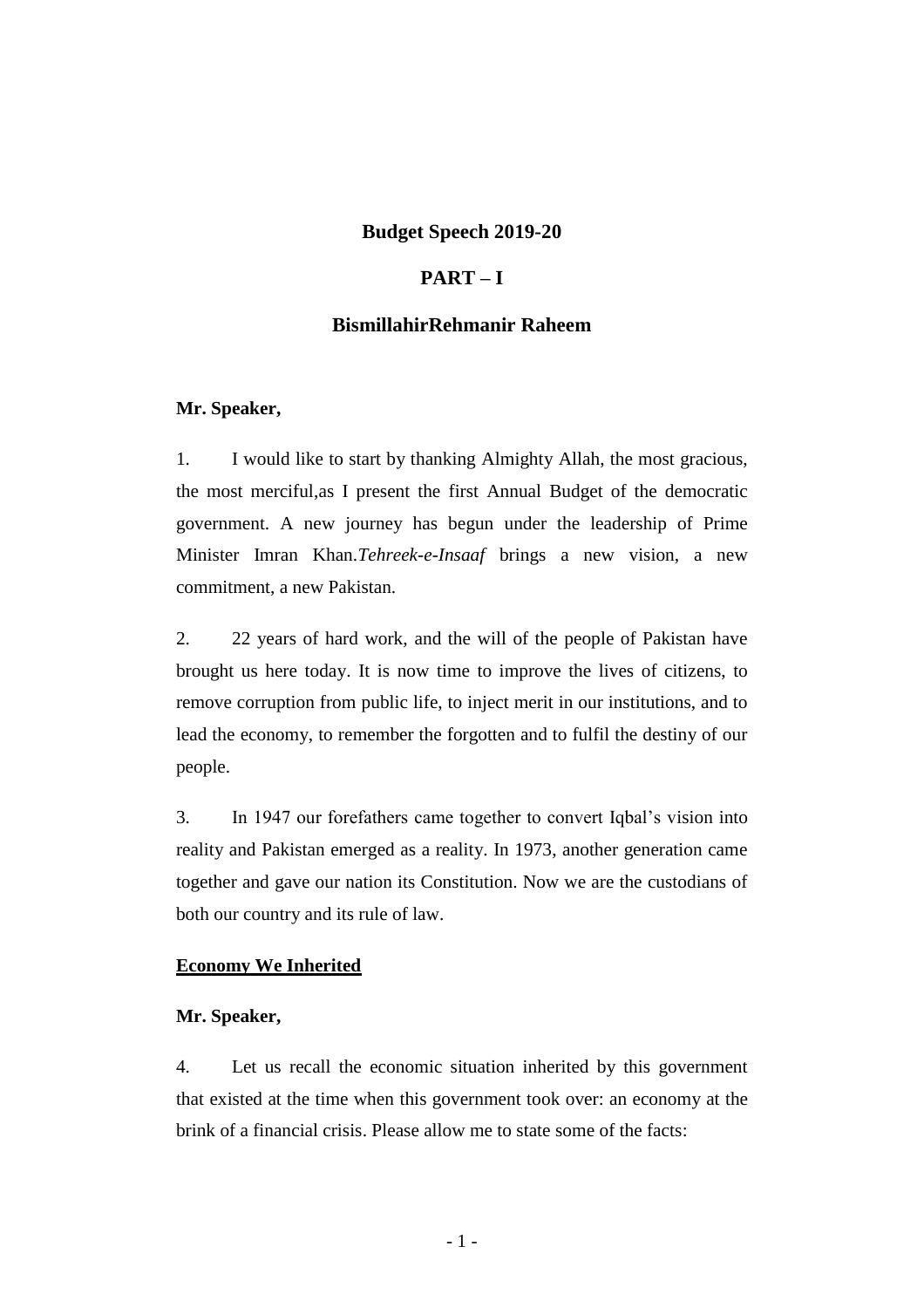- a. Our total debt and liabilities were about Rs.31,000 billion
- b. Foreign debt and liabilities were around \$97 billion. Many of the commercial borrowings were undertaken at high rates of interest
- c. Foreign exchange reserves with the State Bank of Pakistan had fallen from \$18 billion to less than \$10 billion in the last two years
- d. Current account deficit had increased to a historic high of \$20 billion, and trade deficit \$32 billion
- e. Exports growth over the last five years was zero
- f. Fiscal deficit, government's revenues less expenditures, was a threatening Rs.2,260 billion. Reckless disregard for financial discipline in an election year had contributed towards this high deficit
- g. Electricity circular debt had swelled to Rs.1,200 billion, adding Rs.38 billion per month
- h. The miserable performance of Public Sector Enterprises was reflected in a cumulative loss of Rs.1,300 billion
- i. Billions of dollars were used to keeping the Pak Rupee over-valued. This expensive policy proved disastrous for exports, subsidised imports and hurt the economy. It could not be sustained, and the Rupee began to adjust itself from late 2017
- j. Momentum of growth had been lost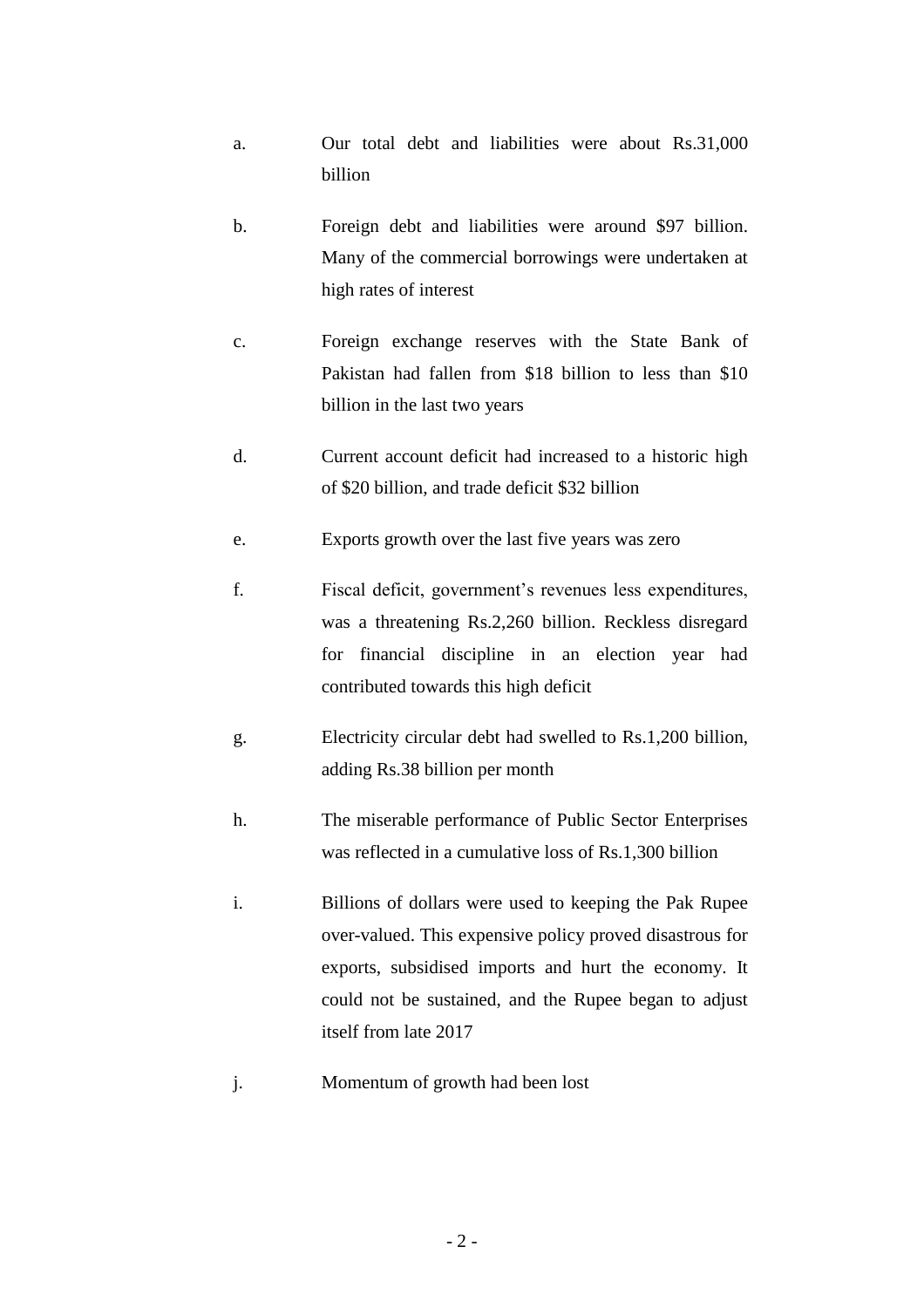k. Pressures on commodity price increase were fast building with inflation was touching 6 percent.

### **Our Government's Response**

### **Mr. Speaker,**

5. The government had to take actions to control the situation. We confronted the immediate threats and took measures to stabilise the economy. These included:

- a. Increase in duties to cut imports from \$49 billion to \$45 billion by April– and trade deficit was reduced by \$4 billion
- b. Increase in remittances by \$2 billion as Prime Minister provided confidence to Pakistanis living abroad
- c. Electricity circular debt which had reached Rs.38 billion per month was brought down by Rs.12 billion to Rs.26 billion per month
- d. \$9.2 billion mobilised from China, UAE and Saudi Arabia. I am thankful to our friends for their support
- e. To boost exports, the government provided:
	- Subsidised electricity and gas to industrial and export sectors
	- Loans at low interest rates
	- Import duties on raw materials of export-oriented industries reduced with a benefit of Rs. 10 billion
	- Prime Minister's export package extended to three years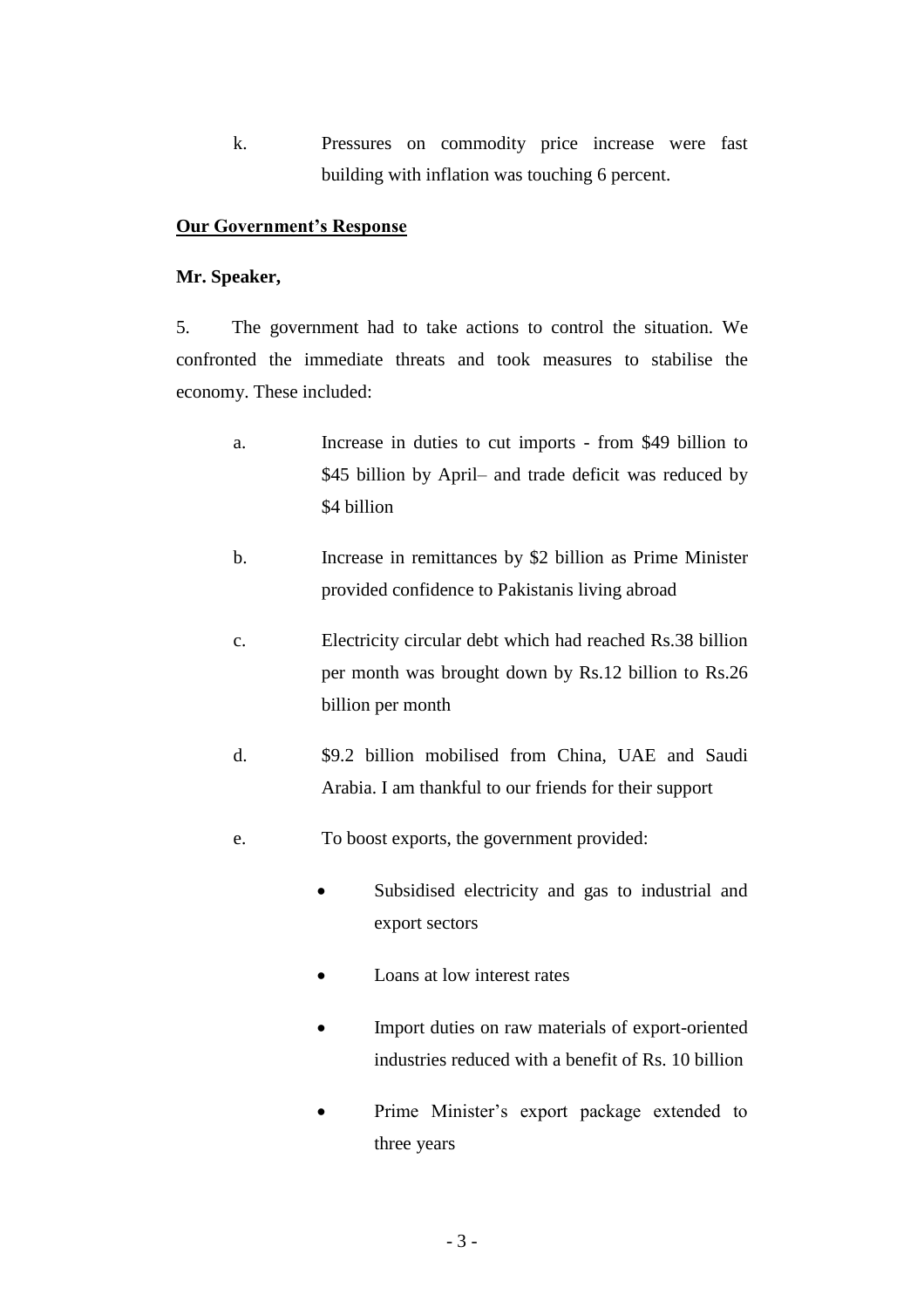Duty free access to 313 items secured from China

These initiatives led to higher volumes of exports. Knitwear exports increased 16%, readymade garments 29%, fruits 11% and vegetables 18%, and basmati rice 22%.

- f. An agreement has been reached with the IMF for a \$6 billion programme. Once approved by the IMF board, this programme will have the following benefits:
	- Generate additional international assistance of \$2 \$3 billion from the World Bank and Asian Development Bank at relatively lower interest rates
	- Signal government resolve for fiscal discipline and reforms leading to favourable response from international capital and investors
	- Achieve stabilisation of the economy and build a sustainable platform for growth.
- g. A deferred payment of \$3.2 billion for purchase of oil and gas products from Saudi Arabia acquired to reduce pressures on foreign reserves. The government operationalised Islamic Development Bank for deferred payment facility of \$1.1 billion.

6. With these measures, it is expected that the current account deficit for the year will reduce by \$7 billion this year.

7. In addition to the stabilisation effort, the government took other measures including: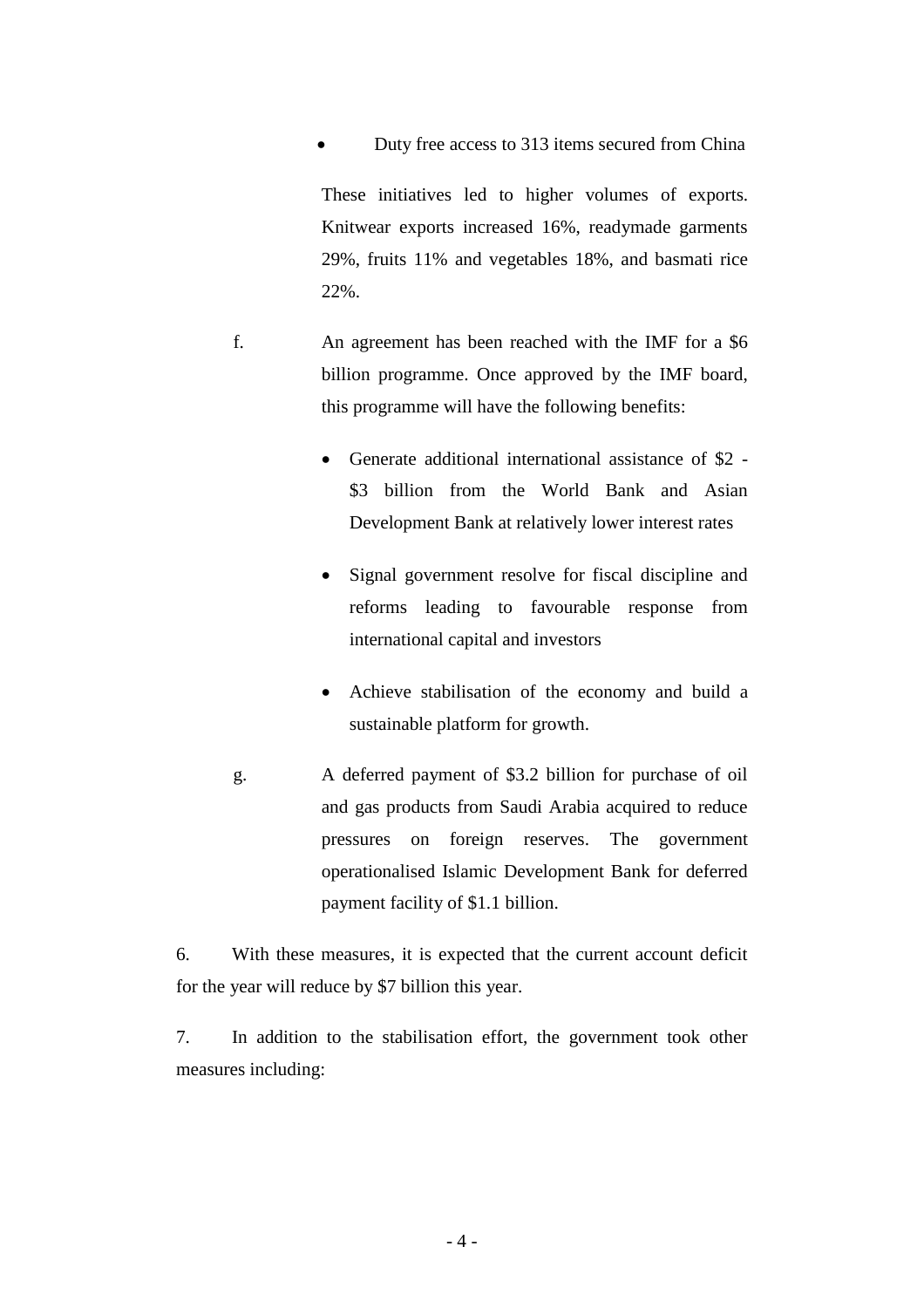- a. An Asset Declaration Scheme is being implemented to enhance the tax base and bring *benami* and other unregistered assets in the formal economy
- b. Required funds were released to complete 95 projects in the development budget
- c. Accountability, institutional strengthening and governance were strengthened, including:
	- Greater autonomy to State Bank of Pakistan. The monetary policy is used for controlling inflation
	- A Treasury Single Account has been created disallowing government money to be parked in commercial bank accounts.
- d. Pakistan *banao* certificate launched as an investment opportunity for overseas Pakistanis with 6.75% of return in dollars
- e. FBR increased refunds to Rs.145 billion from Rs.54 billion last year to provide liquidity
- f. Provision of support and relief to vulnerable segments of our society through a combined set of programmes
- g. Clean and Green Pakistan and billion tree Tsunami initiatives were launched
- h. High priority was awarded to mainstreaming of FATA in the province of Khyber Pakhtunkhwa.

## **Budget 2019-20**

**Mr. Speaker,**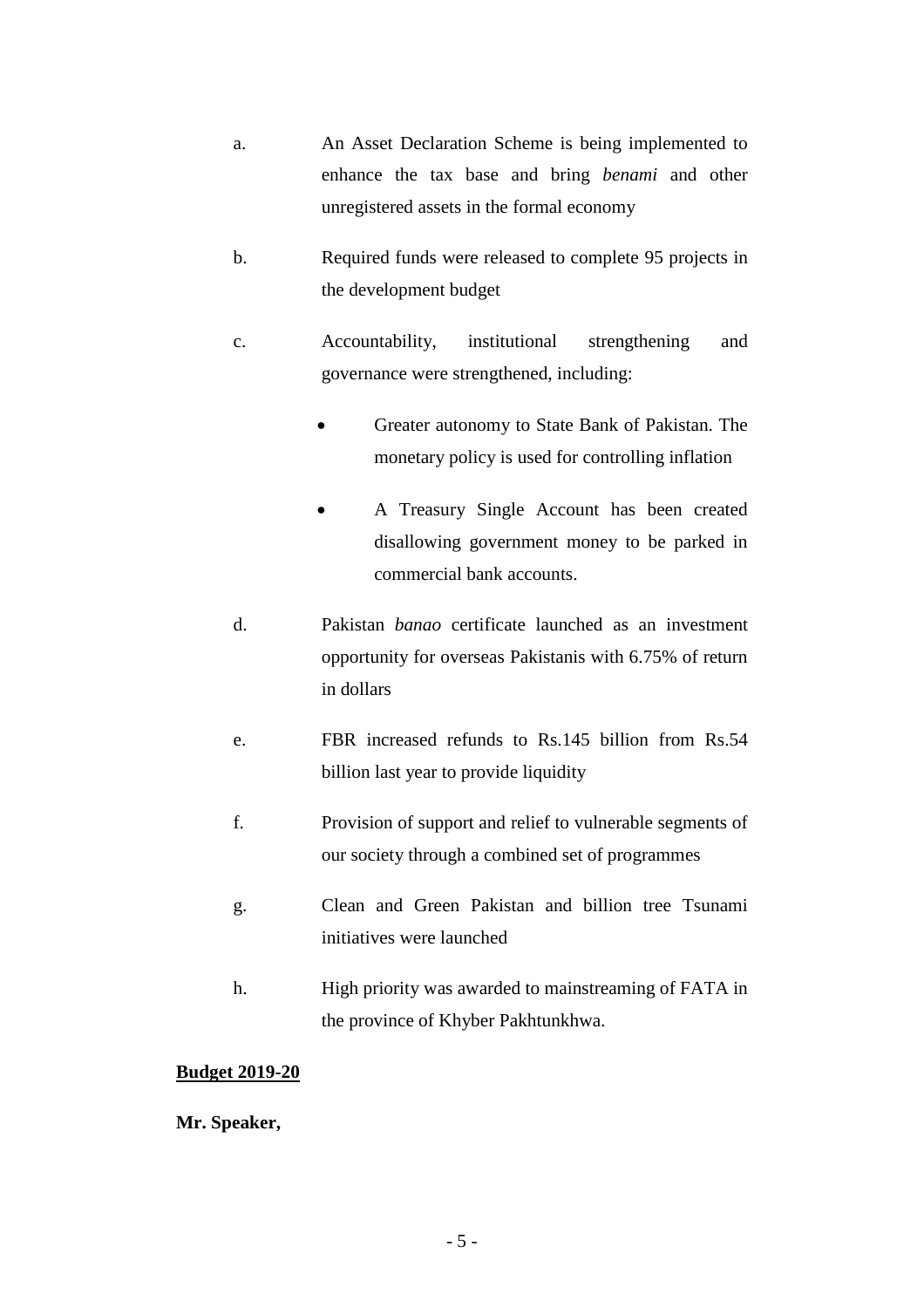8. I shall now discuss the budget 2019-20. The overriding goal of the government in this budget of course is the welfare and prosperity of the People of Pakistan. We have the following guiding principles:

- a. **Managing the external deficit** –by reducing imports and aiming for higher exports. We want to bring current account deficit from \$13 billion estimated this year to \$6.5 billion in 2019-20. For increasing exports, the government will:
	- Support duty structure on raw materials and intermediate goods
	- Improve mechanism for tax refunds
	- Provide electricity and gas at competitive cost
	- Redo the Free Trade Agreements and make Pakistan part of the global value chain.
- b. **Reduction of fiscal deficit** A challenging target of Rs.5,555 billion FBR revenue collection will be combined with aggressive expenditure controls to reduce primary deficit to 0.6% of GDP. Both the civil and military governments have announced unprecedented reduction in expenditure
- c. **Enhanced collection of taxes** Our fundamental reform in will be that of tax enhancement. Pakistan has one of the lowest tax-to-GDP ratios at below 11 percent which is lower than others in our region. Only 2 million people file income tax returns - of which 600,000 are employees. 380 companies alone account for more than 80 percent of the total tax. There are over 341,000 electricity and gas connections - but only 40,000 are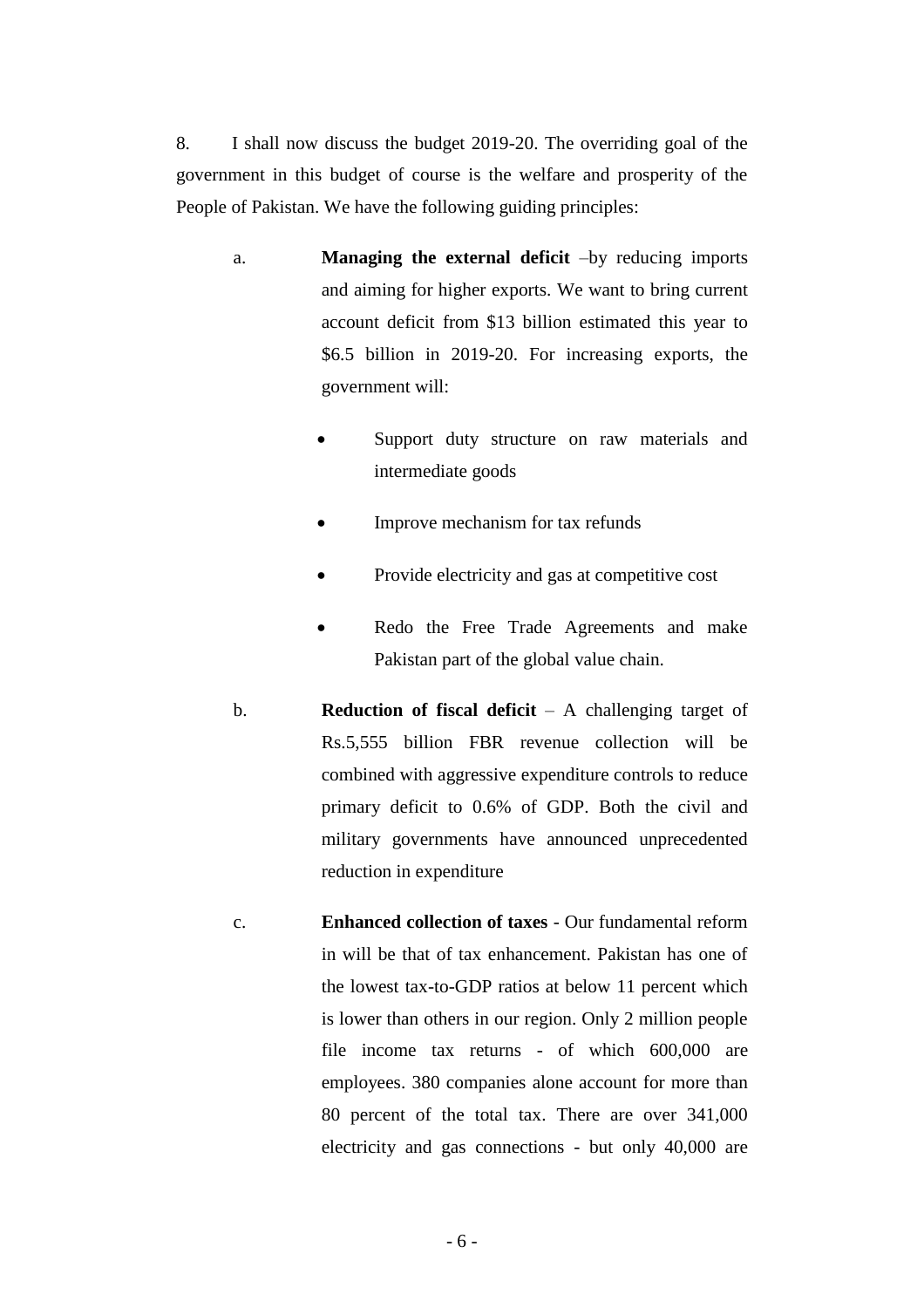registered with sales tax. Only, 1.4 million out of 3.1 million commercial consumers pay tax. There are estimated 50 million bank accounts but only 10 percent pay taxes. Out of 100,000 companies registered with Securities and Exchange Commission of Pakistan only half pay tax. Many rich do not to contribute to our taxes. This has to change in Naya Pakistan.

Pakistan cannot develop until we reform our tax system. Historically, we have under allocated for health, education, drinking water, municipal services, and things that matter to the people. Now we are reaching a point where we have difficulty in paying our debts and even our salaries without recourse to borrowing. This situation has got to change.

- d. **Austerity** shall be put in place in the regular civil and defence budgets. As a result, the running of civil government which was Rs.460 billion this year, is being budgeted at Rs.437 billion for the coming year, a decrease of 5%. The defence budget is being maintained at the last year level of Rs.1,150 billion. In taking these difficult decisions on austerity, I want to appreciate the wisdom of the Prime Minister and the support of armed forces leadership in particular the Army Chief. Let me be clear on one point the sovereignty and defence of Pakistan is paramount. All other considerations are secondary to that of national dignity and honour. We will ensure that the capacity of our armed forces to defend our country and our people is never compromised
- e. **Protection of vulnerable segments** I want to highlight four policy proposals: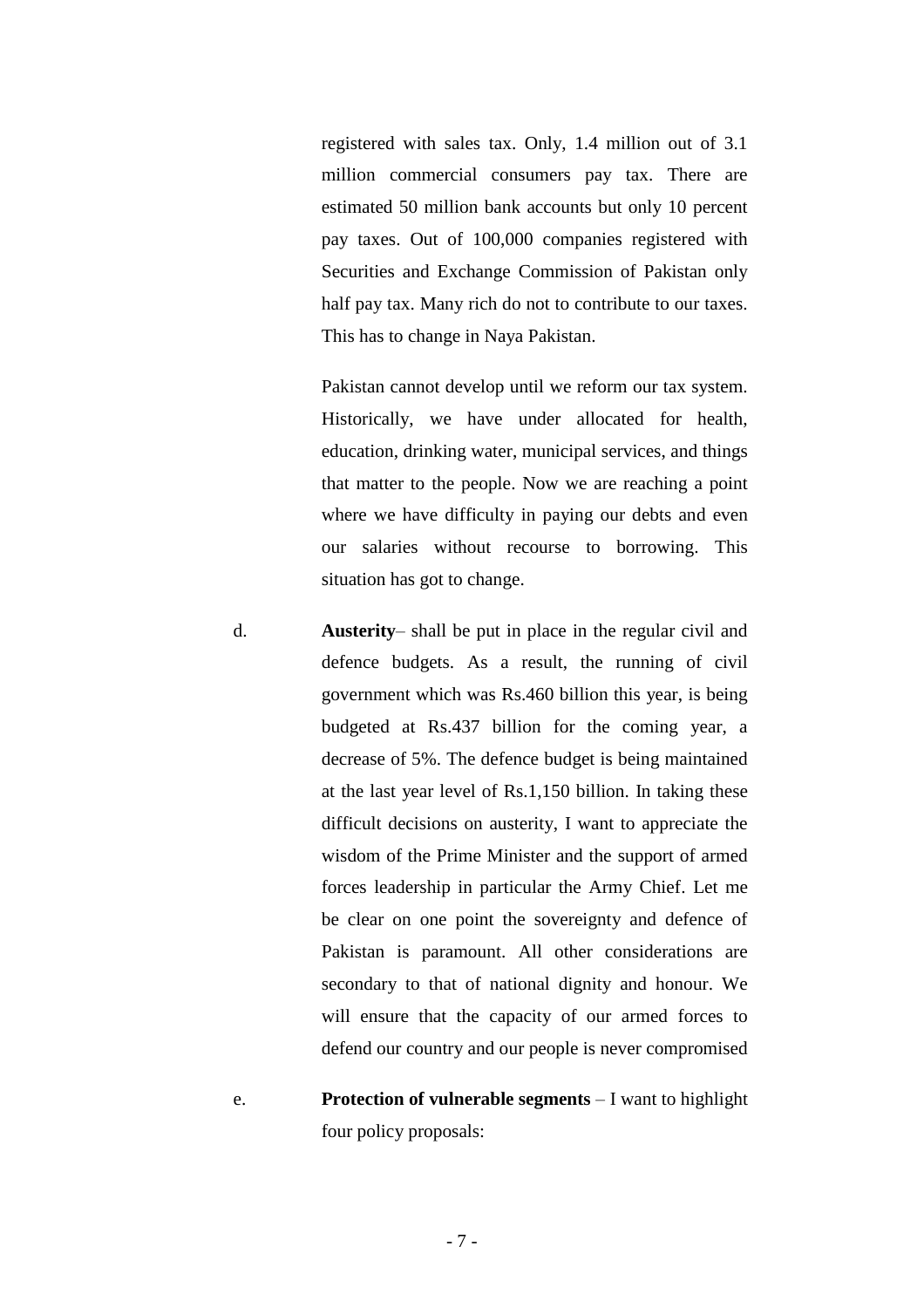- **Subsidy to low electricity consumers** Around 75 percent of total electricity consumers use less than 300 units of electricity in a month. Government will provide electricity to them at the rate lower than the cost of generation. Subsidy of over Rs.200 billion is being proposed in the next year's budget
- *Ehsaas* A new Division of Poverty Alleviation and Social Safety has been established to design and implement social safety programmes in the country. The beneficiaries of *Ehsaas* programme are extreme poor, orphans, widows, the homeless, the differently abled, medically challenged, and the jobless.
	- A new ration-card scheme shall provide nutritious food to 1 million deserving people
	- Special nutritious food will be provided for infants and mothers
	- 80,000 deserving poor to be provided interestfree each month
	- 6 million women to get stipends in their saving accounts and increased access to mobile phones
	- 500 *Kifalat* centres to be provide online access to free courses to women and children
	- Wheelchairs, hearing aids and related provisions shall be provided to differently abled persons
	- Special incentives will be provided for parents to send their children to schools in lagging districts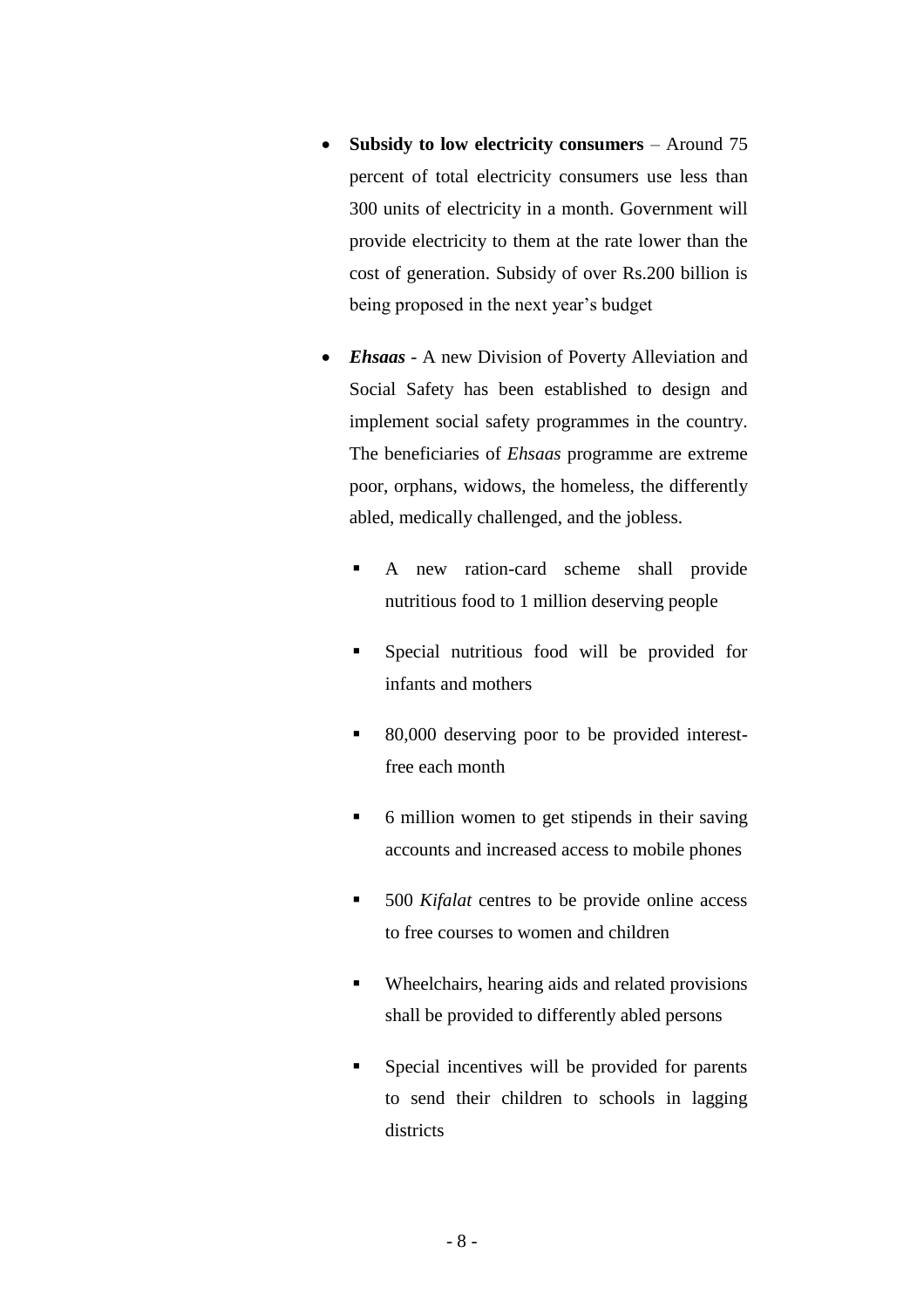- Work on build 'Ehsaas homes' for the elderly has started
- BISP under Ehsaas programme is using unconditional cash transfer intervention with Rs.5,000 per quarter to 5.7 million poorest of the poor families, with an annual budget of Rs.110 billion. Keeping in view current inflation level, government is going to enhance the quarterly stipend from Rs.5,000 to Rs.5,500. National Socio-economic targeting data is being updated and expected to be completed by May 2020 with coverage of 32 million households and 200 million population. 3.2 million children of BISP beneficiary families in 50 districts are receiving conditional cash transfer of Rs.750 per quarter helping government to reduce the drop-out ratio. Expansion to further 100 districts is planned. Government plans to enhance stipend amount for girls from Rs.750 to Rs.1,000 from the next year.
- *SehatSahulat This* program is a health insurance scheme for the poor. The recipient of this scheme is entitled free of charge healthcare to indoor health care services worth Rs.720,000 per year from any of the 270 selected hospitals across Pakistan. As a first step, the program has been launched in 42 districts of Pakistan addressing the health needs of 3.2 million poor families. The program shall be gradually expanded to cover 15 million poor and vulnerable families in all districts of Pakistan which includes all families of merged districts of Khyber Pakhtunkhwa,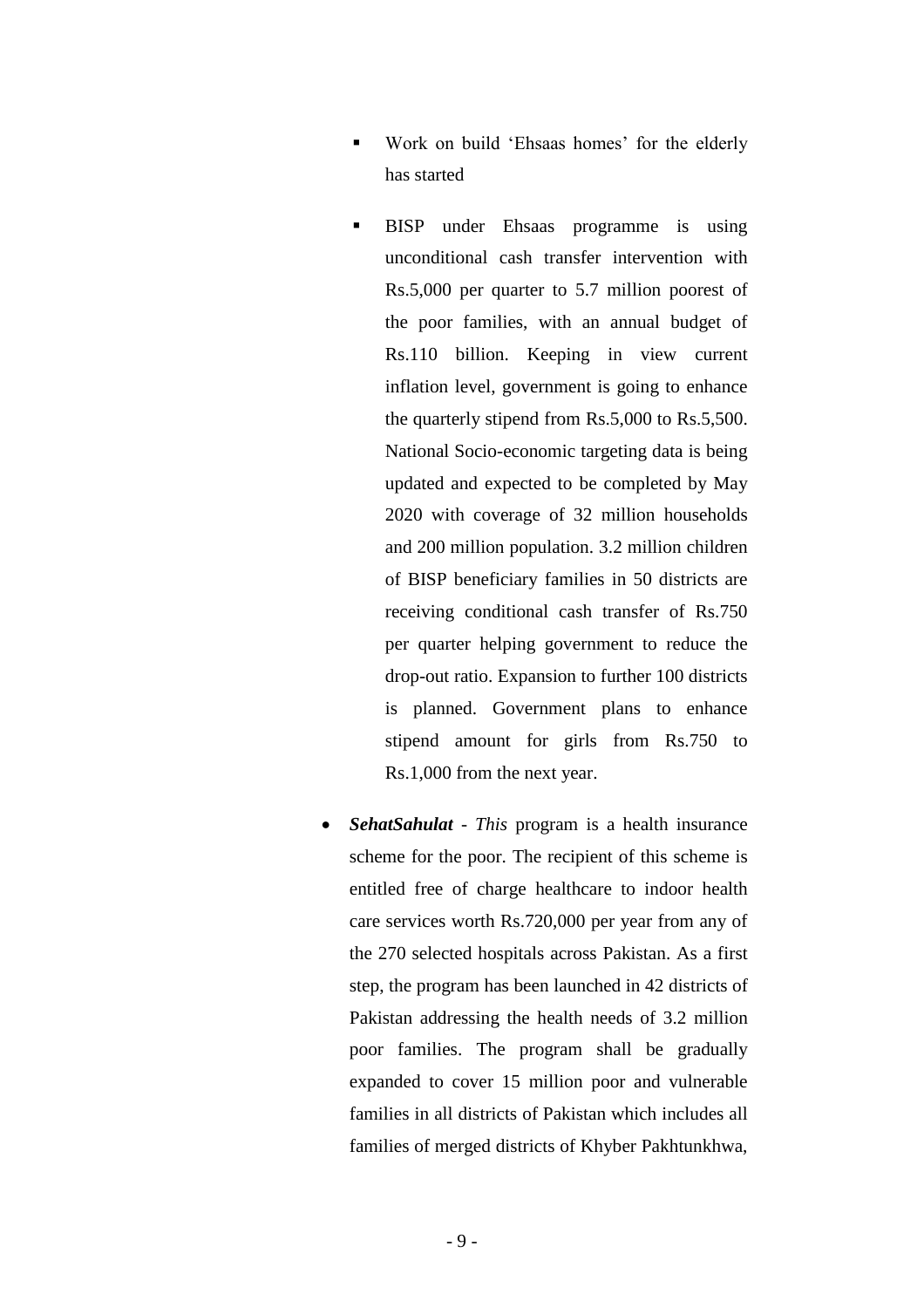District Tharparkar and disabled individuals and their families.

- **Low-cost housing** Initiatives are being taken in low-cost housing, addressing climate change – through billion tree tsunami and clean and green Pakistan.
- f. **Fighting inflation** we will attempt that there is minimal increase in prices. If, however due to movement in international markets we are forced with any price increase we will ensure that consumers are protected to the extent possible. Accordingly, we have made budgetary allocations to enhance social safety net for the vulnerable population.Fighting inflation will be paramount for us. We will tailor our fiscal and monetary policies, coordinate with the provinces and adopt administrative measures to fight this menace. The measures proposed for 2019-20 budget shall be as follows:
	- Government borrowing from the State Bank is inflationary, the government will no longer use this facility with effect from 1 July 2019
	- Our medium-term inflation target will be in the range of 5 - 7%.

In addition, we will continue to focus on good governance and remain committed to fighting corruption. We will assign autonomy to our institutions, strengthen their capacity and choose their leadership on merit.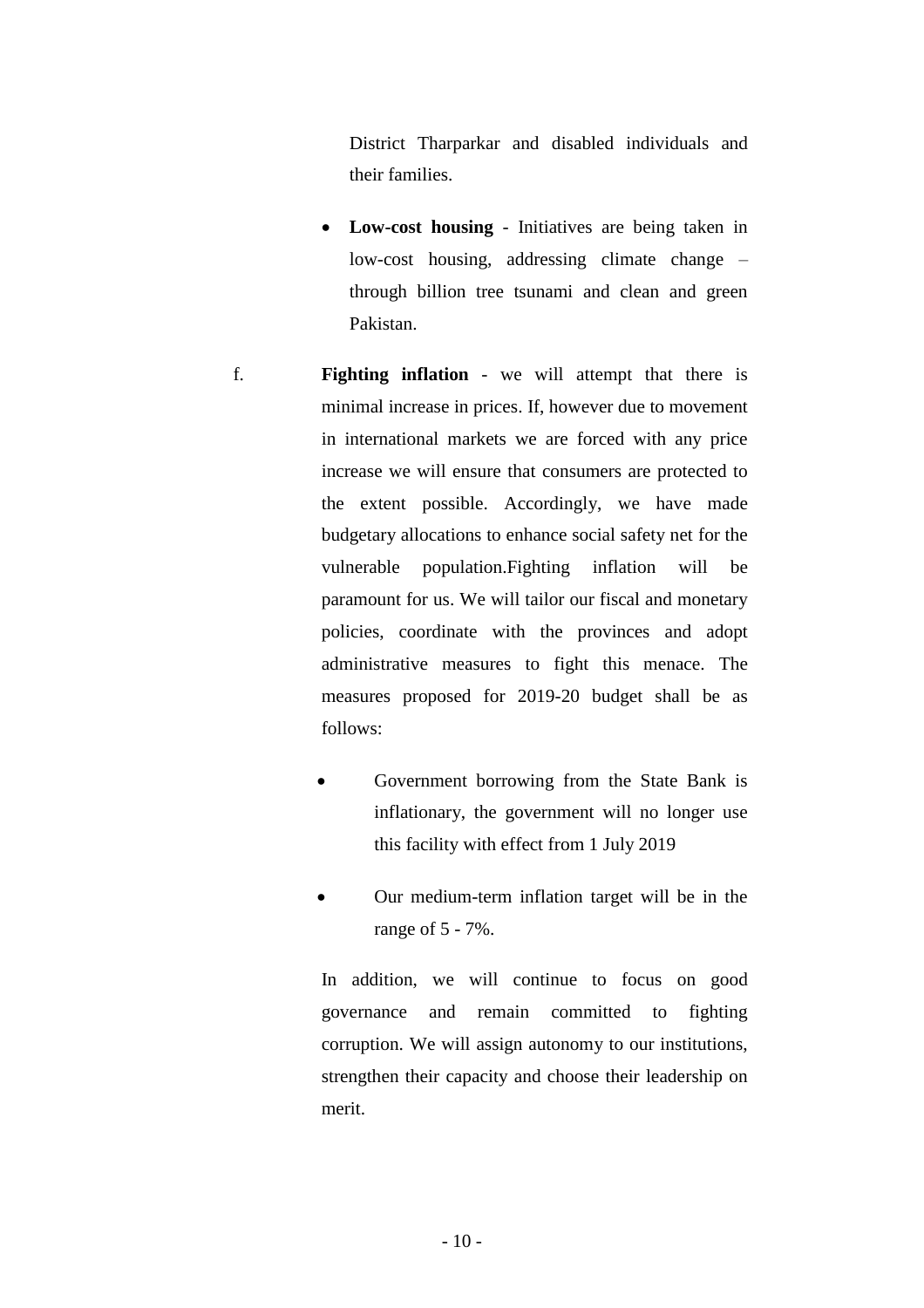The year 2019-20 shall continue to be the period of stabilisation. This is a difficult transition that we want to achieve within a minimum amount of time. We will try to minimise the adverse effects of any difficult decisions on our citizens.

#### **Mr. Speaker,**

9. I now present the development budget for infrastructure projects for economic growth, connectivity and job creation. This year, the combined allocation of national programmes is Rs.1,863 billion. Out of this the Federal PSDP is Rs.951 billion which will be increased from Rs.500 billion.

10. Policy priorities are water management, building a knowledge economy, fixing electricity transmission and distribution, low-cost hydel power generation, China-Pakistan Economic Corridor, investing in human and social development and "Public Private Partnership" in eligible sectors such as highways

- 11. Notable details are:
	- a. **Water** To better utilise our water resources the PSDP focus is on building dams and drainage projectswith an allocation of Rs.70 billion.Diamer Bhasha Damshall be allocated Rs.20 billion for land acquisition, while Mohmand Dam "hydel power"will get Rs.15 billion for its ongoing construction
	- b. **Road / rail networks** Some of these projects of road networks are also part of China-Pakistan Economic Corridor. Around Rs.200 billion is allocated of which Rs.156 billion is through the National Highways Authority. Key projects are:
		- Rs. 24 billion for Havelian-Thakot road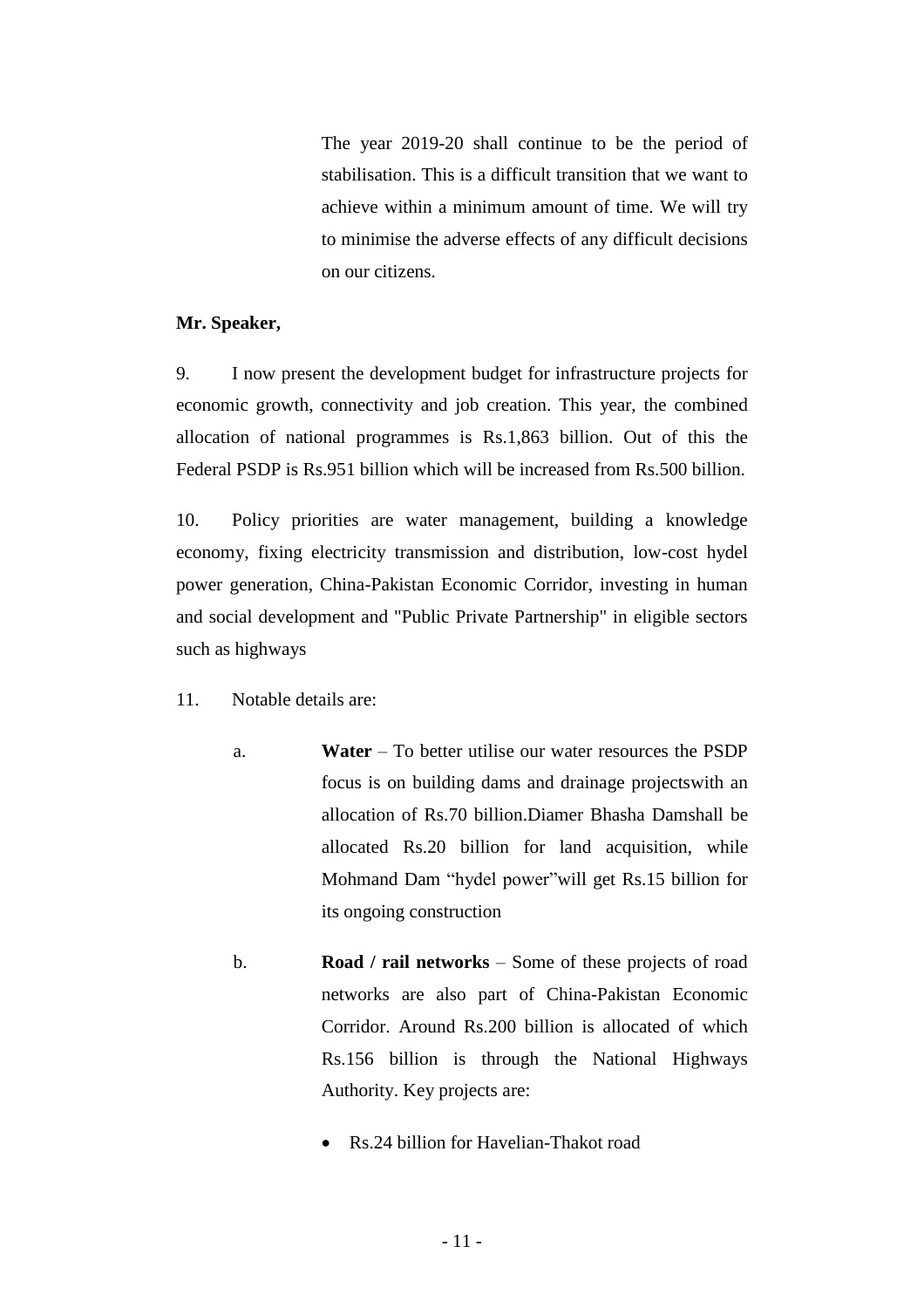- Rs.13 billion for Burhan-Hakla motorway
- Rs.19 billion for Sukkur-Multan section of Peshawar-Karachi motorway.

Additionally, "Public Private Partnership" financing mode will be utilised for construction of Chakdara-Bagh Dheri extension of Swat expressway, Construction of road from Sambrial-Kharian Motorway,and dualization of Mianwali-Muzaffargarh road.

- c. **Energy –**Rs.80 billionof projects shall be undertaken. For construction of Dasu hydro power Rs.55 billion are allocated.
- d. **Human development / knowledge economy**–Rs.58 billion are proposed in budget for human development. Health, education, attainment of development goals, and climate change are some of the key areas. For higher education record funds of Rs 43 billion are proposed to for an important sector
- e. **Agriculture**  While agriculture sector is administratively under the domain of the provinces, the Federal Government is investing a recordRs.12 billion for multiple projects in consultation with them
- f. **Quetta development package** the government has announced second phase of "Quetta development package" for Rs.10.4 billion. This is in addition to Rs.30 billion of water and road sector projects that the federal government is financing
- g. **Karachi development package** –9 projects costing Rs.45.5 billion are being undertaken.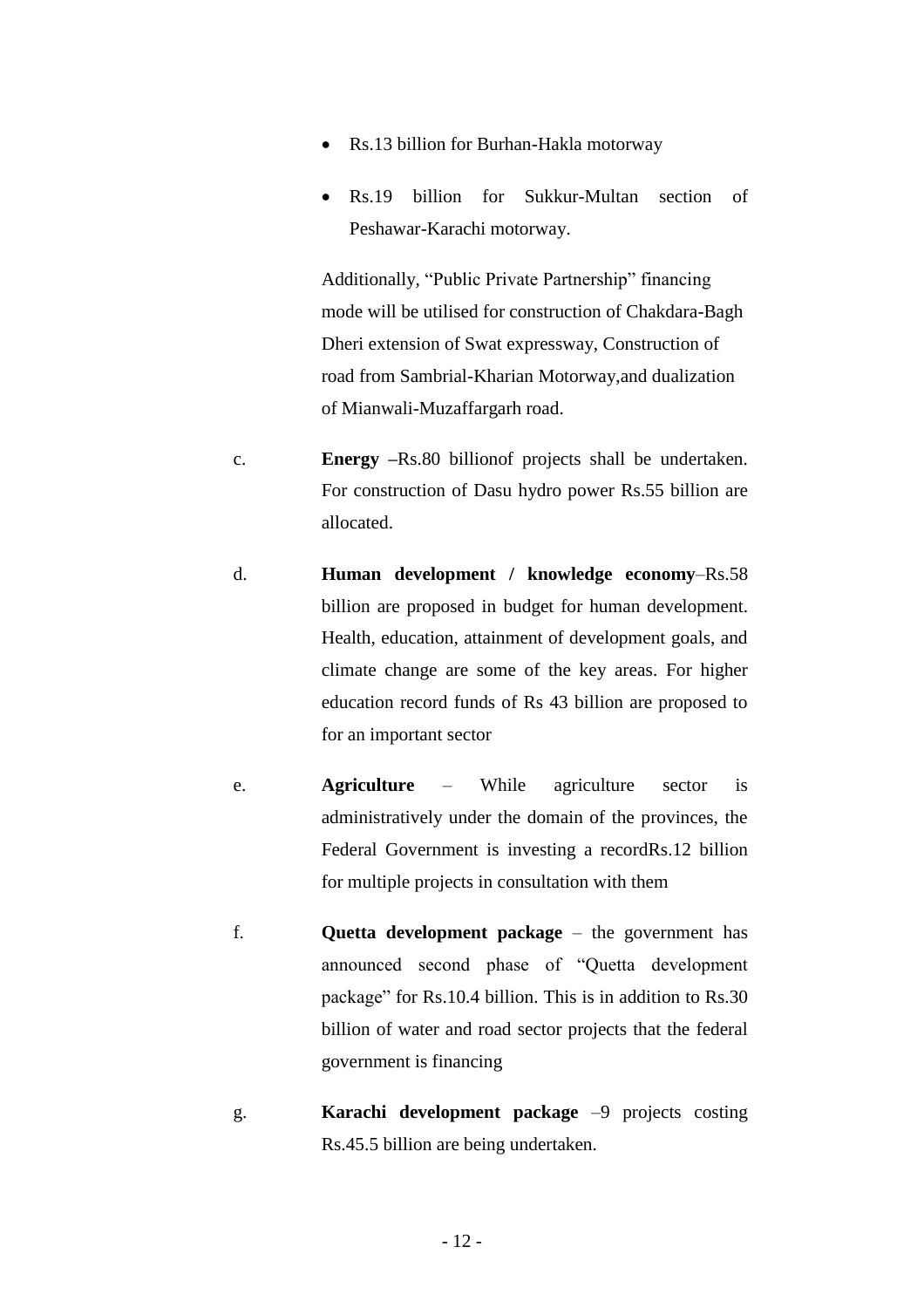### **Job Creation**

#### **Mr. Speaker,**

12. Creating jobs is our top consideration. Ours is a young country. Every year the number of young men and women seeking jobs is increasing. We have to meet their expectations. Here are some of initiatives we are adopting:

- a. **Housing** The Prime Minister's scheme of 5 million houses will benefit 28 industries and employ many. We have started by acquiring land in Lahore, Quetta, Peshawar, Islamabad, Faisalabad, etc. Other areas will follow. Financing arrangements are being completed. This initiative will provide low-income housing, trigger economic activity, develop related infrastructure and attract foreign investment. The Prime Minister has inaugurated 25,000 housing units at Rawalpindi / Islamabad and 110,000 units in Baluchistan which includes low-cost housing facilities for fishermen
- b. **Self-employment for youth** *– KamyabJawan* programme provides Rs.100 billionin low cost loans for entrepreneurs to setup / expand businesses
- c. **Jobs in industry**  To boost jobs the government is providing a series of subsidies and incentives to industrial sector. These include:
	- Rs.40 billion subsidies to industry for electricity and gas
	- Rs.40 billion for export development package
	- The government will continue to provide Long-Term Trade Financing.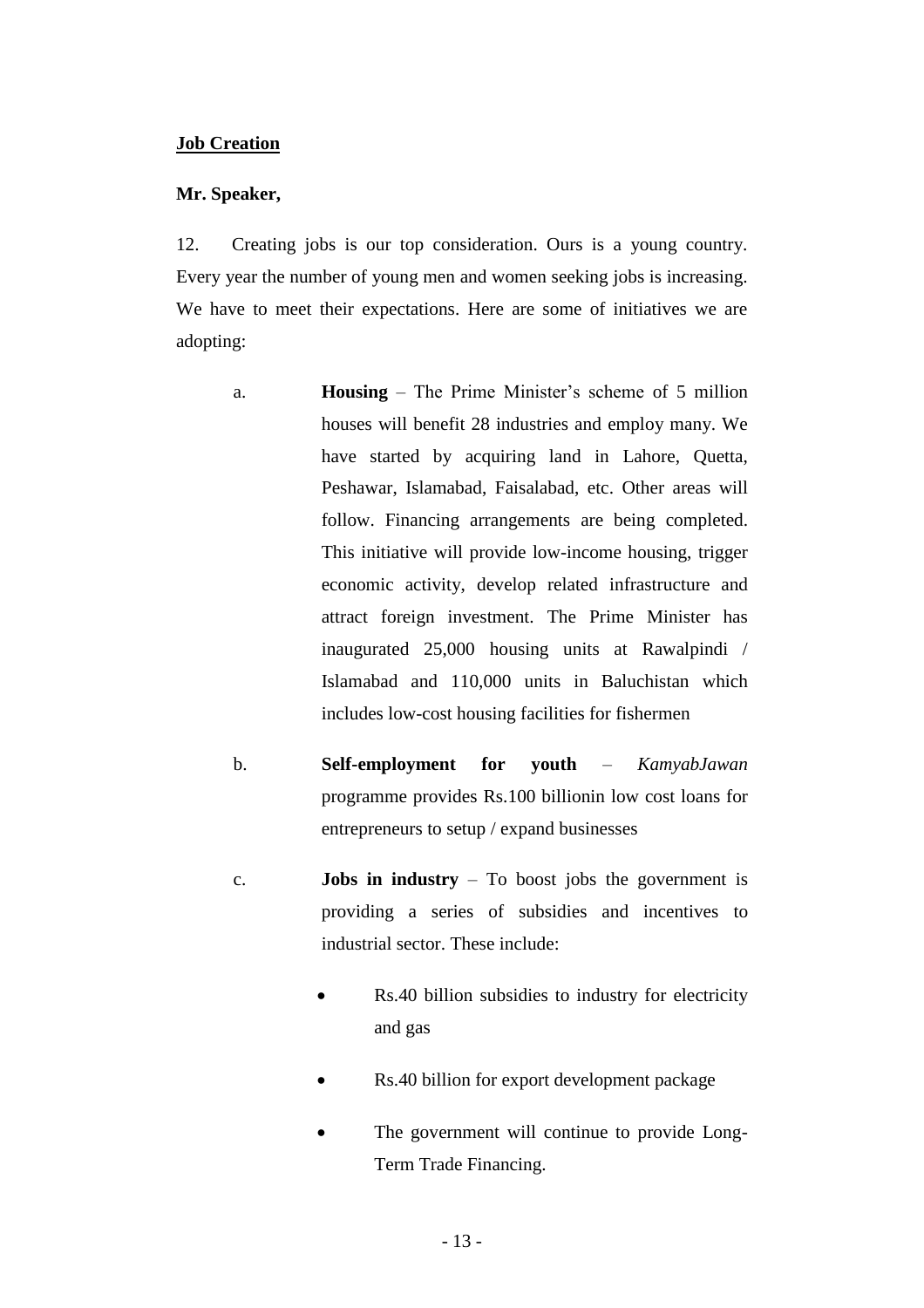### **Agriculture**

13. This year agriculture sector registered decrease of 4.4 percent. To improve agriculture sector, an important 5-year programme worth Rs.280 billion for uplift of agriculture sector is being launched in consultation with the provinces. Details include:

- a. **Improvement of water productivity through building water infrastructure** including small water conservation projects – Rs.218 billion worth of projects will be implemented
- b. **Increase in yields of wheat, rice, sugarcane, cotton** Rs.44.8 billion shall be provided for this purpose
- c. **Harnessing untapped potential in fisheries through shrimp farming, cold water trout farming etc.** – Rs.9.3 billion of shall be spent on these projects
- d. **Undertaking livestock initiatives for small and medium farmers –** Rs.5.6 billion will be provided for backyard poultry and save the buffalo calf programme
- e. In addition, in the budget 2019-20, the proposals are for:
	- **Continuation of subsidy to agriculture tube wells** - Agriculture sector tube-wells were charged Rs.5.35 at off-peak hours and Rs.10.35 during peak hours. In January 2019, the government introduced a flat rate of Rs.5.35 for both peak and off-peak hours with annual subsidy of Rs.30 billion. In Balochistan, a flat rate of Rs.10,000 per month is charged from the farmers and excess bill up to Rs.75,000 per month is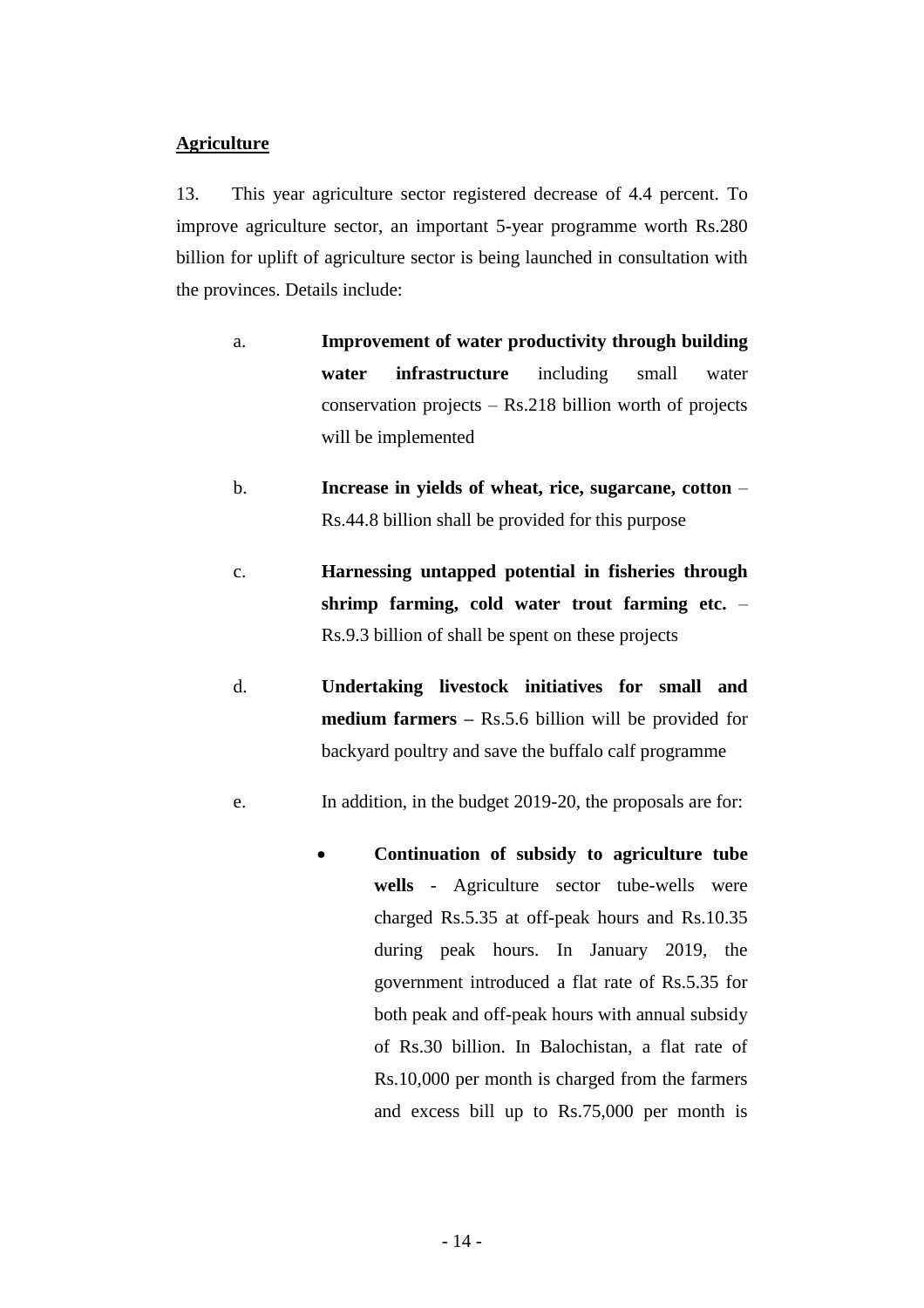shared by the Federal and provincial **Governments** 

 **Crop loan insurance** – Small farmers who had incurred losses due to damages to their crops shall be provided loan insurance scheme. In this regard, Rs.2.5 billion have been proposed in the budget 2019-20.

### **Reforming Public Sector Companies**

### **Mr. Speaker,**

14. Each year our public sector enterprises are incurring massive lossesand this drain on the economy is detrimental to productivity, innovation and job creation. In the coming years this sector will be an important plank of government's reform agenda. A detailed implementation plan that includes corporatisation, privatisation and restructuring is being formulated and will be presented. The two LNG power plants are being privatised for expected proceeds of \$2 billion and other smaller entities. International investors have been approached for a joint-venture in the Pakistan Steel Mill, renewal of telecom licenses for mobile sector in excess of \$1 billion.

### **Reforming Energy Sector**

### **Mr. Speaker,**

15. Currently the circular debt is Rs.1.6 trillion. Gas sector faces the similar situation where circular debt of Rs.150 billion. The circular debt is created due to non-recoveryof bills and high transmission and distribution losses. The present government has undertaken a number of initiatives to ward-off this menace. Circular debts force government to borrow expensive debt to ensure the continuing operation of these inefficient companies. I would like to mention some of them: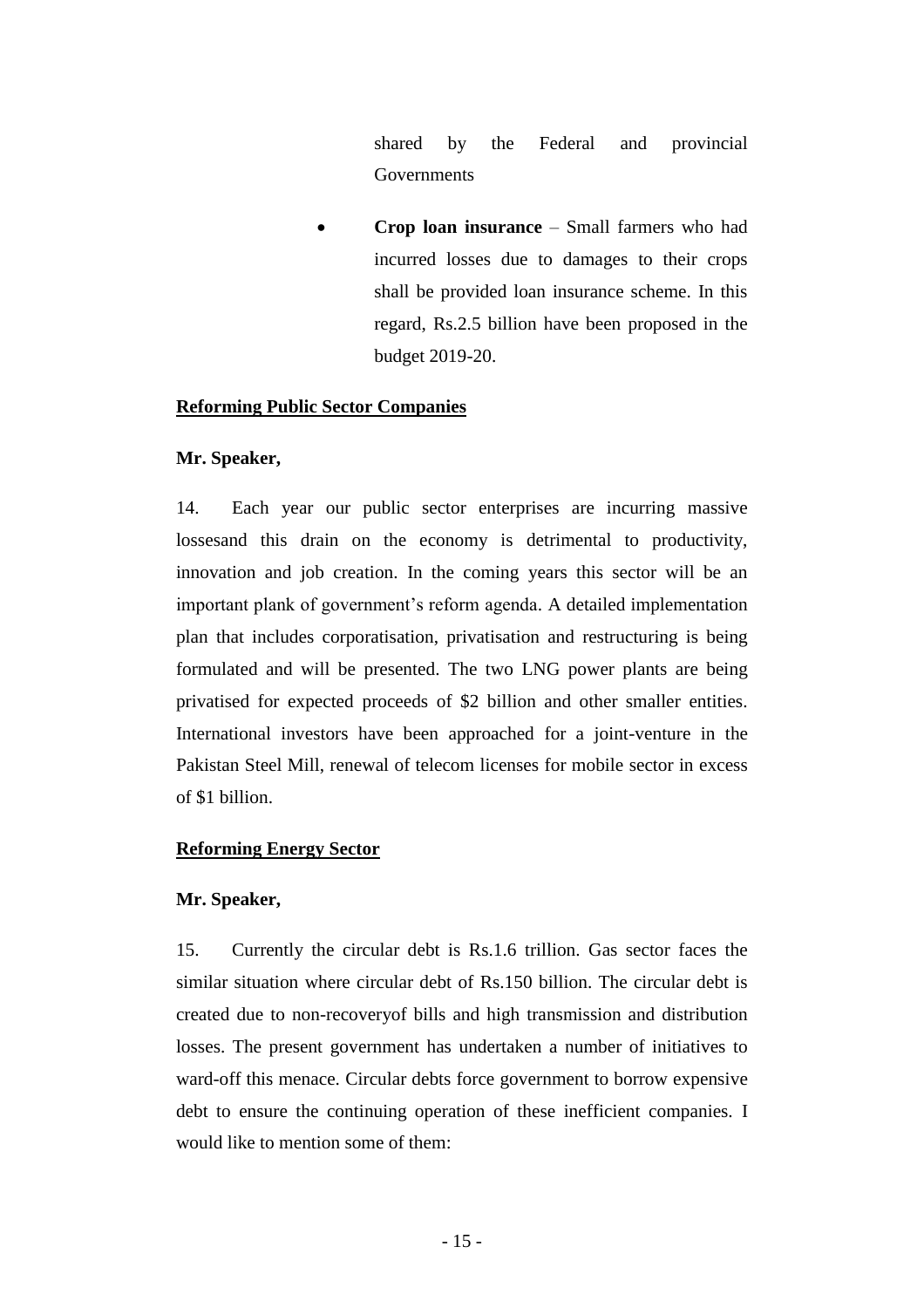- a. Power and gas tariff were revised ensuring that minimum impact is transferred to low end consumers
- b. Campaign against power defaulters and power thieves was launched to recover over Rs.80 billion in the last six months which has proved successful
- c. Transmission bottlenecks were removed to transmit 3,000 megawatts of electricity resulting in zero load shedding in almost 80% of feeders
- d. Government is clearing subsidy arrears to improve liquidity position

16. Collectively, the above measures have resulted in reduction of circular debt from Rs.38 billion per month to Rs.24 billion per month. Over the next 18months, further measures will be taken with the aim to reduce the circular debt to zero. These achievements will change the energy system once in for all.

## **Merged districts in Khyber Pakhtunkhwa**

17. The federal government will allocate Rs.152 billion for development of districts that were previously part of FATA. This includes a 10-Year development package in which the federal government shall allocate Rs.48 billion this year. This 10-year package is part of Rs.1 trillion to be provided by both federal and provincial governments.

## **China Pakistan Economic Corridor**

18. China Pakistan Economic Corridor continues to be the priority of the present government. Scope of CPEC has been enhanced through inclusion of new sectors including socio economic development, agriculture and industrial development of Pakistan through establishment of Special Economic Zones. Funds have been allocated for providing utilities i.e. electricity and gas to the special economic zones under CPEC. Allocation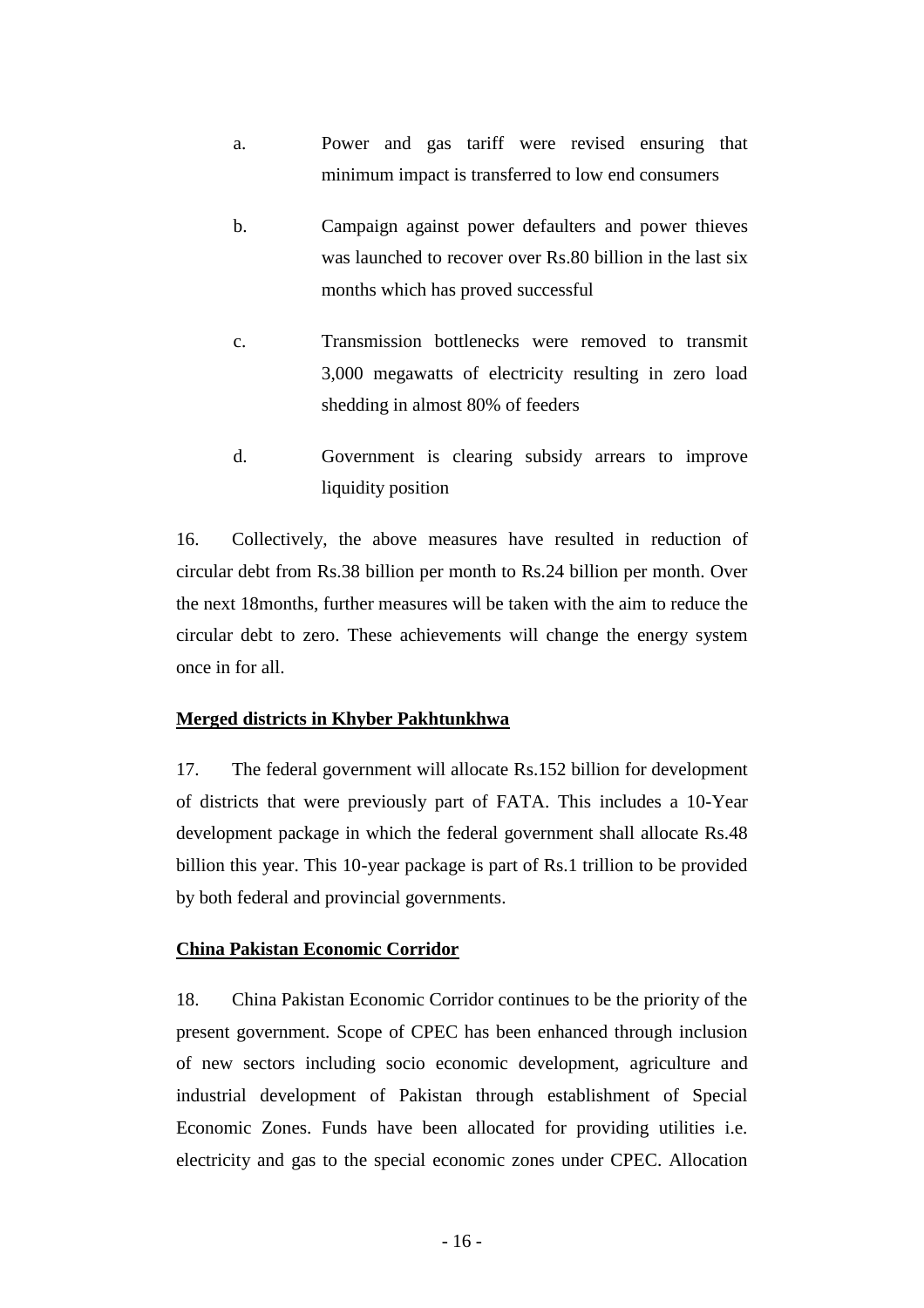has also been made for the ML-1 railway project for revamping the railway sector.

# **Anti-Money Laundering**

19. Money laundering is a menace and source of bad publicity and economic cost, a completely new regime is being proposed to curb the practice of trade-based money laundering.

## **Enhancing institutional capacity**

20. Greater autonomy is being awarded to State Bank of Pakistan in determination of monetary policy which is used for controlling inflation.

21. A Treasury Single Account has been created disallowing government money to be parked in commercial bank accounts.

# **Relief Measures**

## **Mr. Speaker,**

22. For Federal government employees and pensioners following relief measure are proposed:

- a. Ad-hoc Relief Allowance @10% on running Basic Pay of BPS 2017 to civil government employees in BPS grade 1 to 16, and employees of Armed Forces
- b. Civil employees BPS  $17 20$  will be given ad-hoc Relief Allowance @5%
- c. Civil employees in BPS 21 and 22 will receive no increase in pay as they have decided to sacrifice for the sake of improvement in economic situation of the country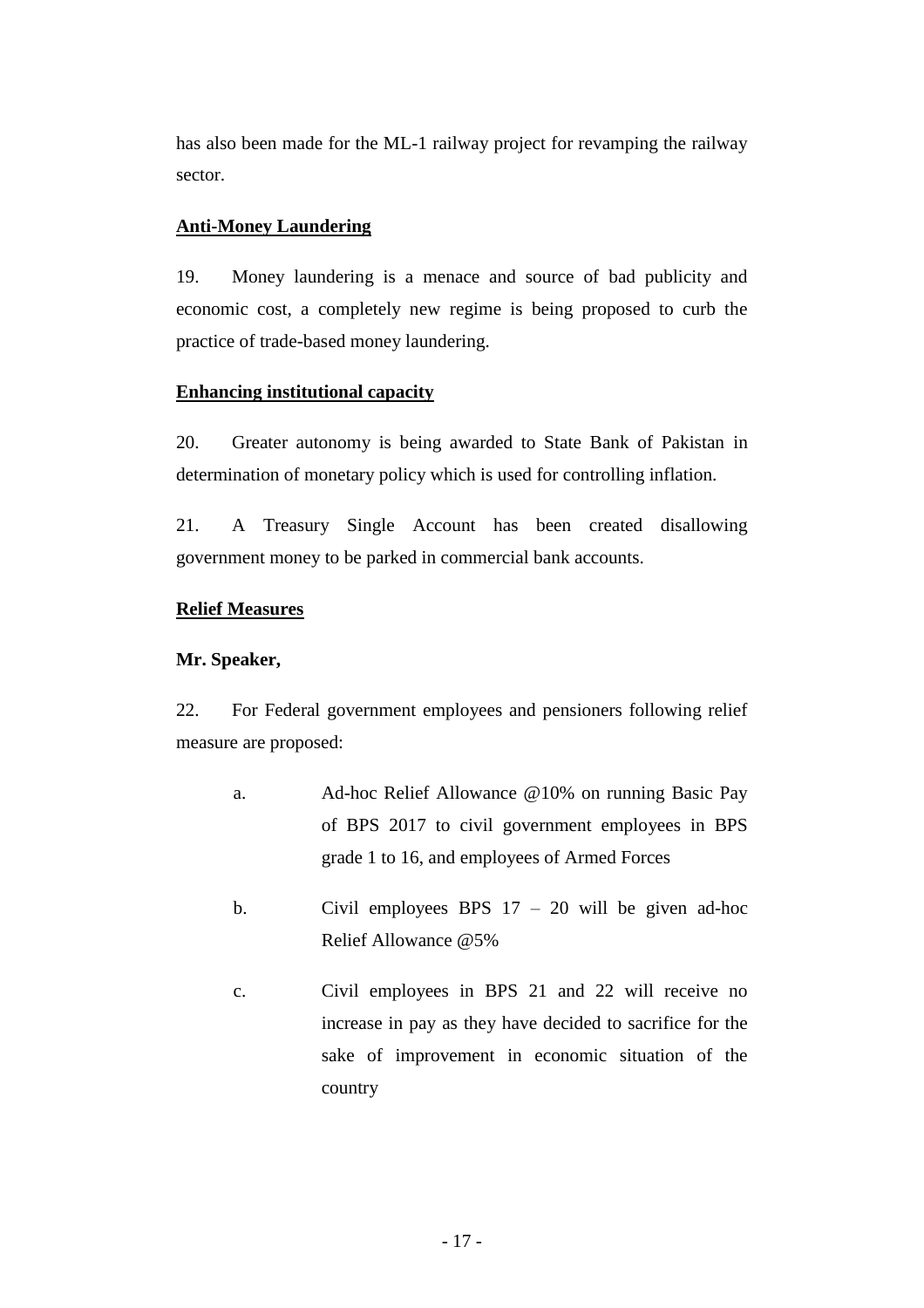- d. Increase in net pension @10% will be given to all civil and armed forces pensioners of federal government
- e. Special conveyance allowance for disabled employees will be enhanced from Rs.1,000 per month to Rs.2,000 per month
- f. Special pay admissible to SPS/PS/APS to Ministers, Ministers of State, Parliamentary Secretaries, Additional Secretaries, and Joint Secretaries will be enhanced by 25%.

23. In addition to the above, minimum wage is being increased to Rs.17,500 per month.

### **Budget Estimates FY 2019-20**

### **Mr. Speaker,**

24. I would now like to present key budgetary figures for the revised estimated 2018-19 and budget estimates 2019-20:

- a. The outlay of the federal budget for FY 2019-20 is proposed to be Rs.7,022billion, which is 30% higher than the revised outlay of Rs.5,385 billion for the outgoing financial year
- b. The gross federal revenues have been estimated at Rs.6,717 billion during FY 2019-20 as compared to Rs.5,661billion budgeted for Financial Year 2019-20, reflecting an increase of 19%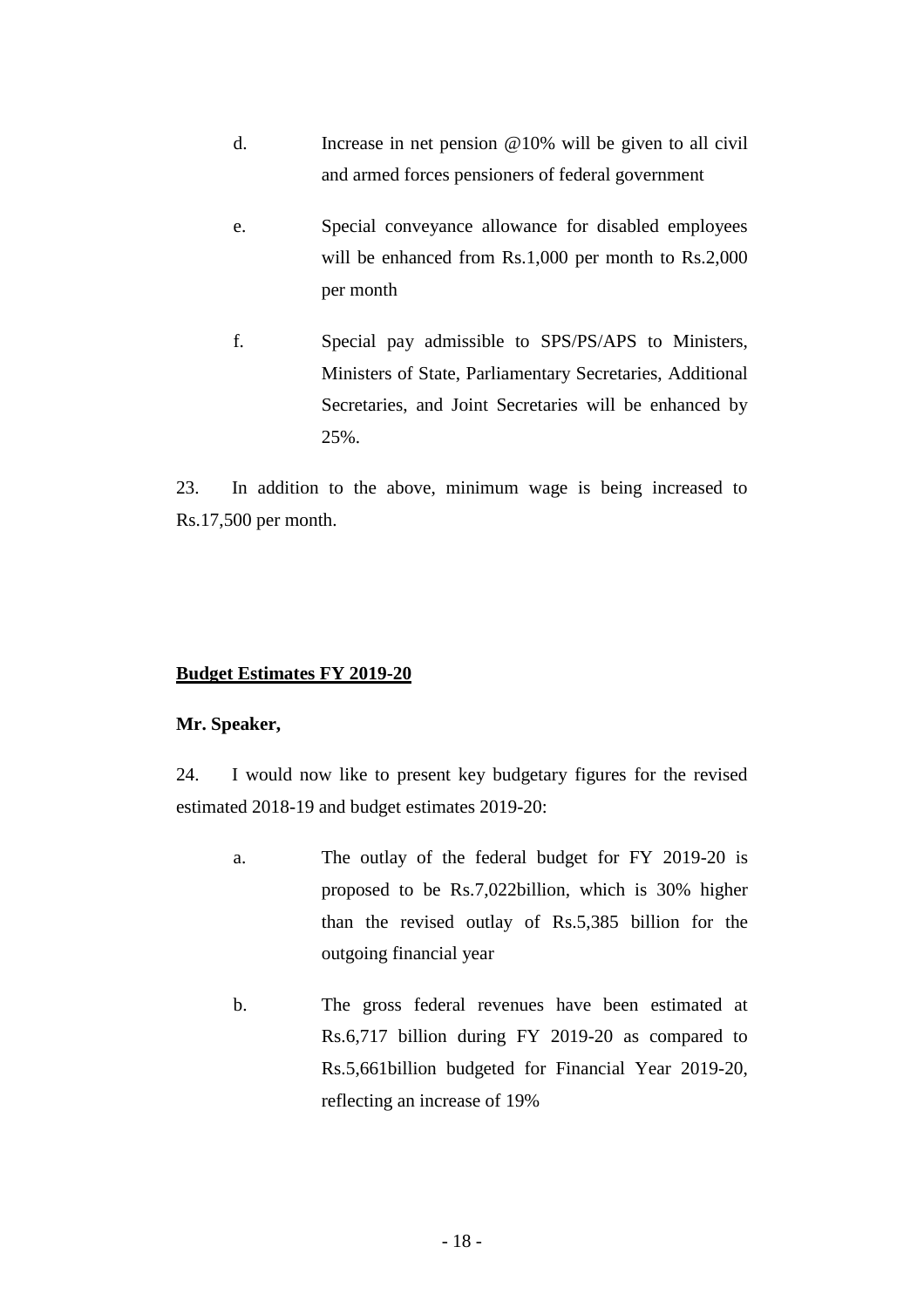- c. FBR is expected to generate Rs.5,555billion, reflecting an FBR tax to GDP ratio of 12.6%
- d. Out of federal revenue collections, a sum of Rs.3,255 billion will be transferred to the provinces under the 7th NFC Award as compared to Rs.2,465 billion during the current financial year, which means an increase of over 32%
- e. The net federal revenues are estimated at Rs.3,462 billion during 2019-20 in comparison to the Rs.3,070 billion budgeted in the current year, which indicates an increase of 13%
- f. This is expected to produce a federal budget deficit of Rs.3,560 billion
- g. Provincial surplus is estimated at Rs.423 billion during Financial Year 2019-20
- h. The consolidated fiscal deficit is estimated at Rs.3,137 billion or 7.1% of the GDP as against 7.2% of the GDP in Financial Year 2018-19.

# **PART – II**

# **Finance Bill**

25. I shall now present the Finance Bill:

## **CONCLUDING REMARKS**